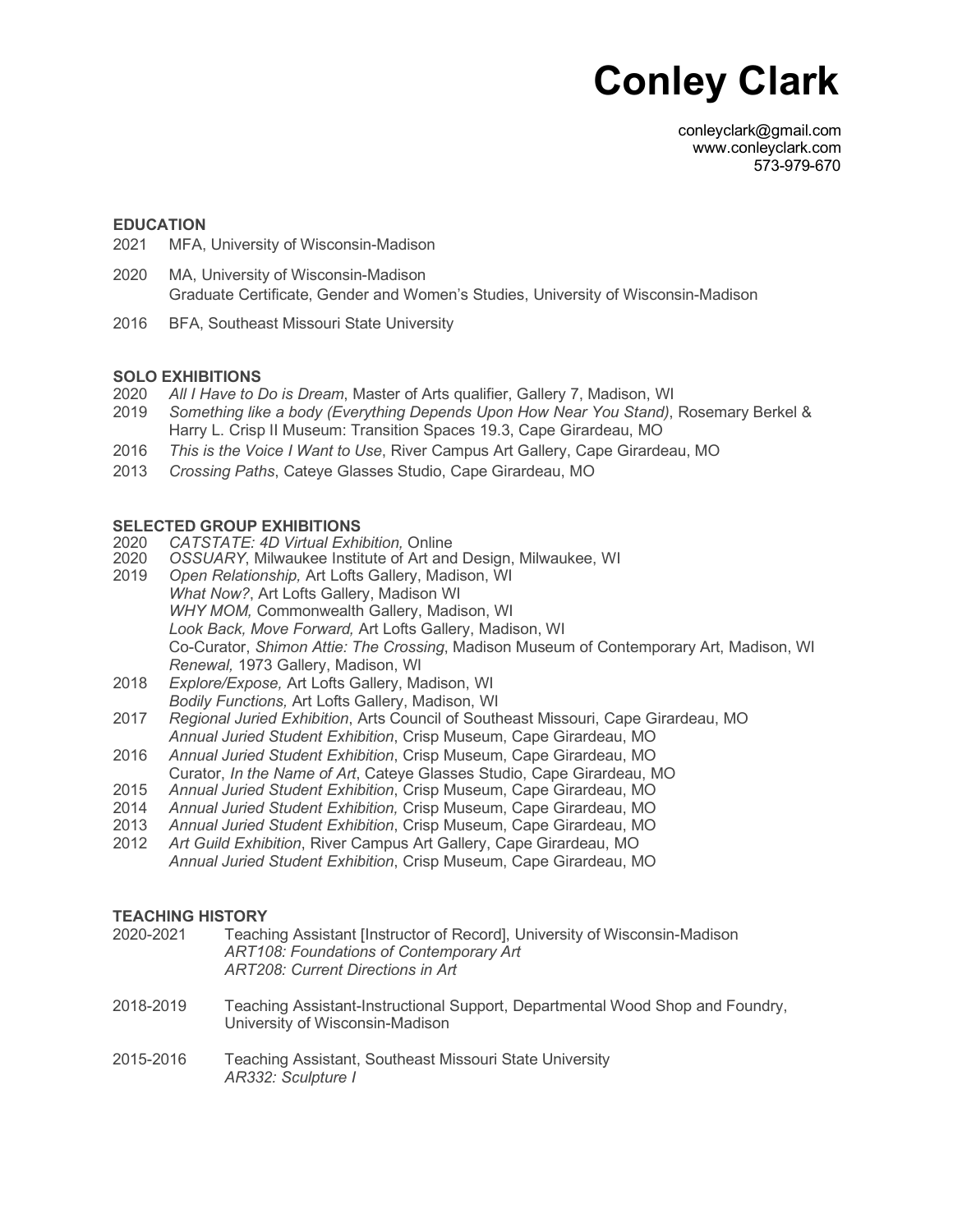# **Conley Clark**

conleyclark@gmail.com www.conleyclark.com 573-979-670

## **PROFESSIONAL EXPERIENCE**

- 2019-2020 Project Assistant, Prof. Meg Mitchell, University of Wisconsin-Madison
- 2019 Artist Assistant, Prof. Derrick Buisch, University of Wisconsin-Madison
- 2017-2018 Gallery Manager, Arts Council of Southeast Missouri, Cape Girardeau, MO
- 2016 Gallery Assistant, River Campus Art Gallery, Southeast Missouri State University

## **GALLERY INSTALLATION EXPERIENCE**

- 2020 *All I Have to Do is Dream*, Gallery 7, Madison, WI
- 2019 *Open Relationship,* Art Lofts Gallery, Madison, WI *What Now?*, Art Lofts Gallery, Madison WI *WHY MOM*, Commonwealth Gallery, Madison, WI *Look Back, Move Forward,* Art Lofts Gallery, Madison, WI
- 2018 *Summer Art Academy*, Arts Council of Southeast Missouri, Cape Girardeau, MO *Art & Fear: A National Juried Exhibition,* Arts Council of Southeast Missouri, Cape Girardeau, MO *Eighth Congressional District High School Art Competition,* Arts Council of Southeast Missouri, Cape Girardeau, MO

*Visual Arts Cooperative Exhibit,* Arts Council of Southeast Missouri, Cape Girardeau, MO *The Falsehood of Memories* by Kerra Taylor, Solo Exhibition, Arts Council of Southeast Missouri, Cape Girardeau, MO

*18th Annual Children's Arts Festival*, Arts Council of Southeast Missouri, Cape Girardeau, MO

2017 *Regional Juried Exhibition*, Arts Council of Southeast Missouri, Cape Girardeau, MO *Black & White* by Randy Simmons, Solo Exhibition, Arts Council of Southeast Missouri, Cape Girardeau, MO

*Form & Figure* by Kris Rehring, Solo Exhibition, Arts Council of Southeast Missouri, Cape Girardeau, MO

*Fifth Annual Members Exhibition*, Arts Council of Southeast Missouri, Cape Girardeau, MO 2016 *To Rest Without Sinking* by Megan Singleton, Solo Exhibition, Catapult Creative House, Cape Girardeau, MO *In the Name of Art*, Cateye Glasses Studio, Cape Girardeau, MO

## **ACCOLADES AND GRANTS**

- 2020 ALL Prize Recipient, Art + Literature Laboratory, Madison, WI
- 2020 Teaching Innovation Grant, School of Education, University of Wisconsin-Madison
- 2019 Professional Development Grant, Glen R. Allen Graduate Fund, University of Wisconsin-Madison Art Department
- 2017 Nomination, International Sculpture Center's Outstanding Student Achievement in Contemporary Sculpture Award
- Honorable Mention, *Annual Juried Student Exhibition*, Southeast Missouri State University
- 2016 Best of Show, *Annual Juried Student Exhibition*, Southeast Missouri State University
- 2015 Honorable Mention, *Annual Juried Student Exhibition*, Southeast Missouri State University
- 2014 Merit Award, Annual *Juried Student Exhibition*, Southeast Missouri State University Honorable Mention, *Annual Juried Student Exhibition*, Southeast Missouri State University Honorable Mention, *Annual Juried Student Exhibition,* Southeast Missouri State University
- 2013 Juror Award, *Annual Juried Student Exhibition*, Southeast Missouri State University
- 2012 Helen Bedford Memorial Scholarship, Southeast Missouri State University Art Department